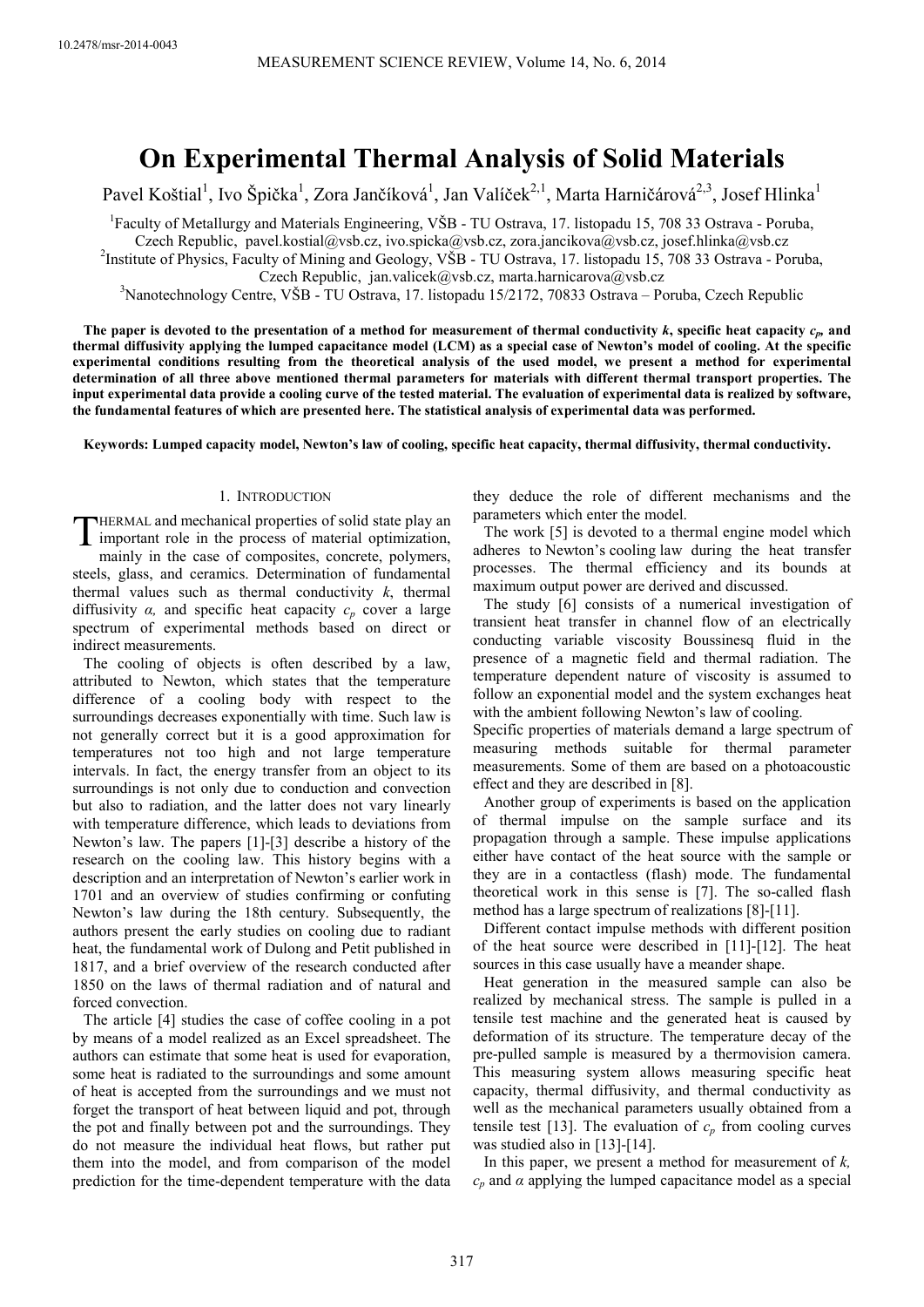form of Newton's model of cooling [15]. Used method offers relatively reliable results and has a very good repeatability. Obtained results are statistically treated and they are also compared with known table values or results obtained in independent measurements.

#### 2. THEORETICAL BACKGROUND

Lumped capacitance model is a special case of Newton's cooling law. In this method the internal temperature changes can be neglected, thus temperature of sample *T* is function only of time *t*. It can be mathematically described by (1)

$$
T = T(t) \tag{1}
$$

A heat given to a sample can be found in the form of (2)

$$
Q = c_p \cdot \Delta T \tag{2}
$$

where  $c_p$  is the specific heat capacity of a sample and  $\Delta T$  is the temperature increase during a heat transfer.

For a heat flow from a sample to an environment with temperature *T∞* Newton's cooling law can be written in the form  $(3)$ 

$$
\frac{dQ}{dt} = -h_t \cdot S \cdot (T - T_{\infty})
$$
\n(3)

where  $Q$  is the heat given to a sample,  $h_t$  is the total heat transfer coefficient of a sample, *S* is the total heat flow area, *T∞* is the environment temperature.

For the lumped capacitance method solution of surface temperature  $T$  can be found as  $(4)$ 

$$
m \cdot c_p \frac{dT}{dt} = -h_t \cdot S \cdot (T - T_\infty)
$$
 (4)

further (5)

$$
m = \rho \cdot V = \rho \cdot S \cdot L \tag{5}
$$

where  $\rho$  is density of the sample, *L* is sample thickness and *S* is the effective cooled surface. In our case the sample is cooled on both sides and so we can write (6)

$$
S^* = S_{top} + S_{lower} = 2S \tag{6}
$$

After integration we subsequently obtain relations (7), (8)

$$
\int_0^t \frac{\rho SLc dT}{(T - T_{\infty})} = -2h_t \cdot S \cdot \int_0^t dt
$$
 (7)

$$
T = \left[\rho SLc\ln(T - T_{\infty})\right]_0^t = \left[-2h_tSt\right]_0^t\tag{8}
$$

If we set  $(9)$ 

$$
\tau = \frac{\rho \cdot c_p \cdot L}{2 \cdot h_t} \tag{9}
$$

then (10)

$$
\[T - T_{\infty}\)]_{0}^{t} = \left[e^{-t/\tau}\right]_{0}^{t} \tag{10}
$$

and finally for master function one can write (11)

$$
T = \left[ \left( T - T_{\infty} \right) \right]_0^t \cdot \exp\left( -t / \tau \right) + T_{\infty} \tag{11}
$$

Relation among *k, c<sub>p</sub>* and  $\alpha$  has the form as in (12)

$$
k = \alpha \cdot \rho \cdot c_p \tag{12}
$$

where *k* is sample thermal conductivity,  $\alpha$  is diffusivity,  $c_p$ , is specific heat capacity and  $\rho$  is the sample density.

Validity of the model is verified by the Biot number *Bi* in the form (13)

$$
Bi = \frac{h_i \cdot L}{2k} \ll 1\tag{13}
$$

where (14)

$$
h_t = h_c + h_r \tag{14}
$$

represents the so called combined heat transfer coefficient through convection with the coefficient of  $h_c$  and radiation with the coefficient of *h<sup>r</sup>* .

In cases when the heat difference between the cooling body and the surrounding space is small, the combined heat transfer coefficient ht must be accepted as a constant which does not depend on temperature or time. The analysis of simulation results has shown that the radiation heat transfer coefficient observed at the temperature range of 25-26 °C is practically a linear function of temperature with increasing trend. However, the value of hr coefficient within the monitored temperature interval does not change by more than 0.5 %, which is why, taking into account the approximate 5 % model accuracy, it can be approximated by its arithmetic average or median, which is less sensitive to deviation and extreme values.

The comparison shows that even at room temperatures and relatively small temperature differences between the cooling body and the surroundings, the value of radiation heat flow density is considerably high. Radiation heat flow in the given case has an average of more than 23.88 % share on the total heat discharge from the surface of the body. That is why the description of the cooling process must usually take into account both convective and radiation heat transfer mechanism, and it must take into account the combined nature of the thermal interactions of the body with the surroundings, which more accurately corresponds to the macroscopic description of the heat exchange processes than during the application of a simple exponential model of the first order which neglects radiation. With increasing temperature differences between the cooling body and its surroundings, the possibility of approximation of the radiation heat transfer coefficient using a constant value is definitively lost. At higher temperatures and temperature differences, the temperature dependence of the convective heat transfer coefficient begins to show.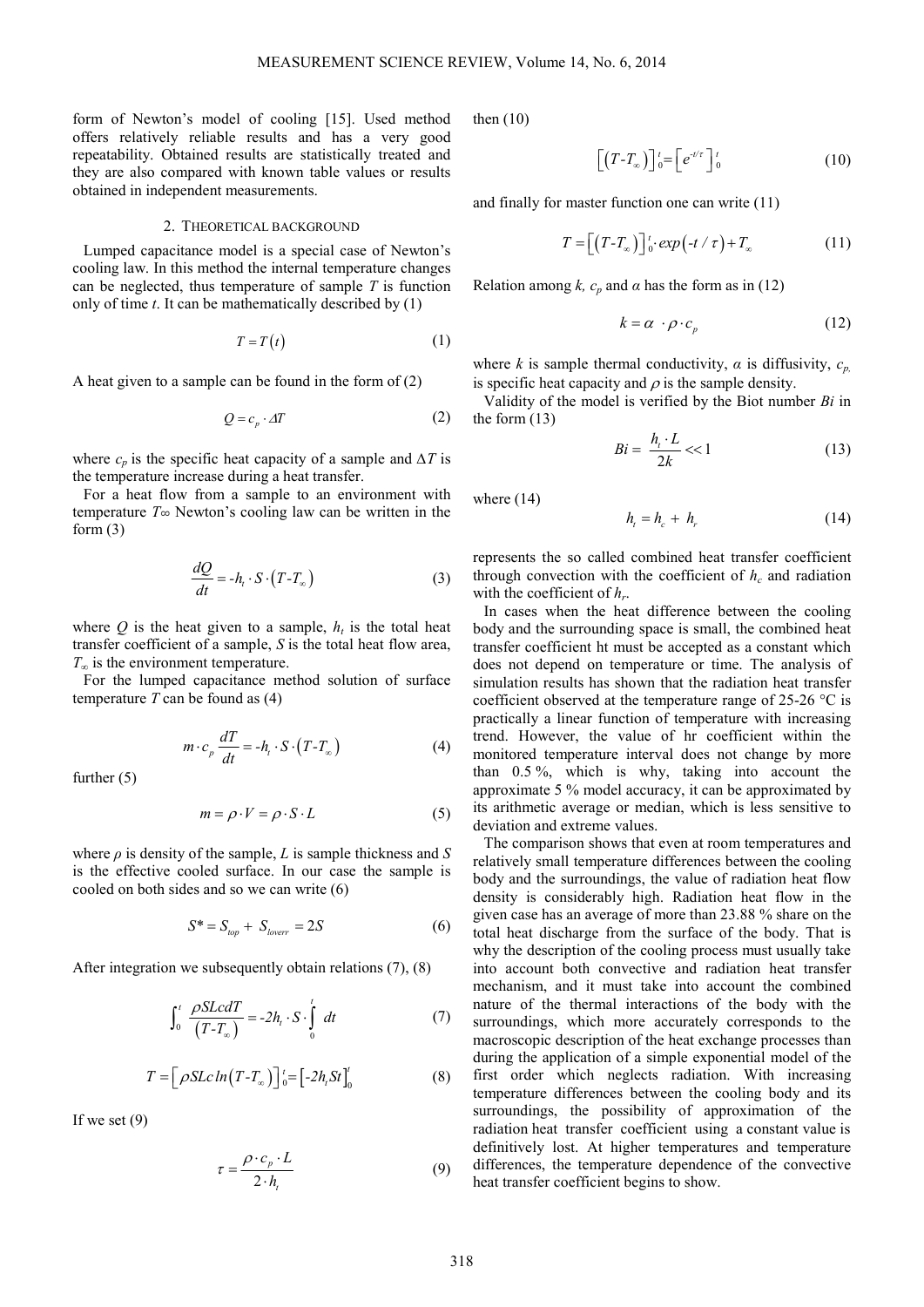Higher temperatures can also show thermal dependence of other physical parameters concentrated in the relaxation time, thus losing the character of a constant value.

#### 3. EXPERIMENTAL PROCEDURE

The dimensions of the measured samples must be about  $(10 \times 10 \times 2)$  mm<sup>3</sup> and must be finely ground. Matt black spray-paint is applied on all sides of the samples in order to ensure they have the same emissivity (approximately 98 %).

The equipment consists of a thermally insulated chamber [16] (Fig.1.).



Fig.1. Schema of the apparatus: 1 - PC, 2 - electronic equipment for IR sensor and automatic data acquisition, 3 - IR sensor, 4 - adiabatic chamber, 5 - thermal isolation, 6 - feeble conductive sample support, 7 - sample [16].

The cover of the chamber has an opening for a pyroelectric sensor Raytek THERMALERT MID 02. The fundamental characteristic of the sensors is as follows. The temperature ranges from -40 to 600 °C, spectral response from 8 to 14  $\mu$ m, response time 150 ms (95 % response), accuracy  $\pm$  1 % or  $\pm$  1 °C ( $\pm$  2 °F) whichever is higher.

The sample is heated above room temperature in a thermostat (40 °C). After removal from the thermostat, the sample is quickly placed into the measuring chamber which is then closed. It is clear that at the beginning of the sample cooling the transient process takes place. In the process of the sample cooling the relaxation time is not constant in the whole range. To judge this process we have to choose proper interval where it is approximately constant. From equation 10 we obtain (15)

$$
\tau = -t / ln\varphi \tag{15}
$$

where  $(16)$ 

$$
\varphi = \left[ \left( T - T_{\infty} \right) - \left( T \left( 0s \right) - T_{\infty} \right) \right] \tag{16}
$$

Relation 15 allows setting proper, nearly constant interval from its time dependence.

Every sample has been measured ten times; average values and 99 percent confidence intervals  $(P_{99})$  were calculated.

The input data are represented by the cooling curves, which are obtained by contactless temperature measurement using an infrared sensor. The set of data is automatically esampled. This data can be used to select a suitable compact curve area. This data selection also allows minimizing the radiation heat transfer coefficient  $h_r$  (see the text above). This procedure together with adiabatic chamber construction satisfies the validity of equation 13. The data are provided in the form of a text file with the specified parameters.

The heart of the device is software that provides data processing. The time constant is the basis for determining other heat-transport parameters of the material. It is a reason, why the program uses in the first step search for τ. Equation 11, which represents the master equation of the problem, is linearized by logarithmic function and we obtain (17)

$$
ln(T - T_{\infty}) = ln(T_0 - T_{\infty}) - t / \tau \qquad (17)
$$

which is fitted by using the method of the smallest squares and the term indicates the slope of line. The initial temperature  $T_0$  is known from the measurement.

When the relaxation time  $\tau$  has been determined this value is used to determine  $c_p$  and  $h_t$ .

In the second step we begin looking for further unknown physical value  $c_p$ . Because (9) expressing the relation of  $c_p$ versus  $h_t$  has an infinite number of solutions, it means that only fitting procedures connected with graphical solution (see later) can be used to determine the required thermal and physical quantities. The basic prerequisite is the knowledge or at least an estimate of the total heat transfer coefficient *h<sup>t</sup>* from the material to the surroundings.

Interval  $h_t$  has been determined from measurements of large scale of materials (high and low conductive) with the same dimensions. From these data the interval  $h_t = (15-20)$ [W  $m^{-2}$  K<sup>-1</sup>] was established.

For further unknown parameter we set a qualified estimate according to the type of material – metals, plastics, laminates, etc. (Table 1.).

The size of the sample and its weight is also used to determine the density of the sample material. The algorithm in the initial step is based on the intersection of the given and possible intervals of both quantities. Once the common intervals of meaningful values have been determined, the algorithm tries to find a single value using the interval division method by gradually decreasing the interval of both required values. After this procedure  $c_p$  is known and it is used for evaluation of thermal conductivity and thermal diffusivity. Software presents three curves: one from real measurements (cooling curve), one from upper estimate, and one from lower estimate. The curves have the following meanings. The measured values of the cooling curve of the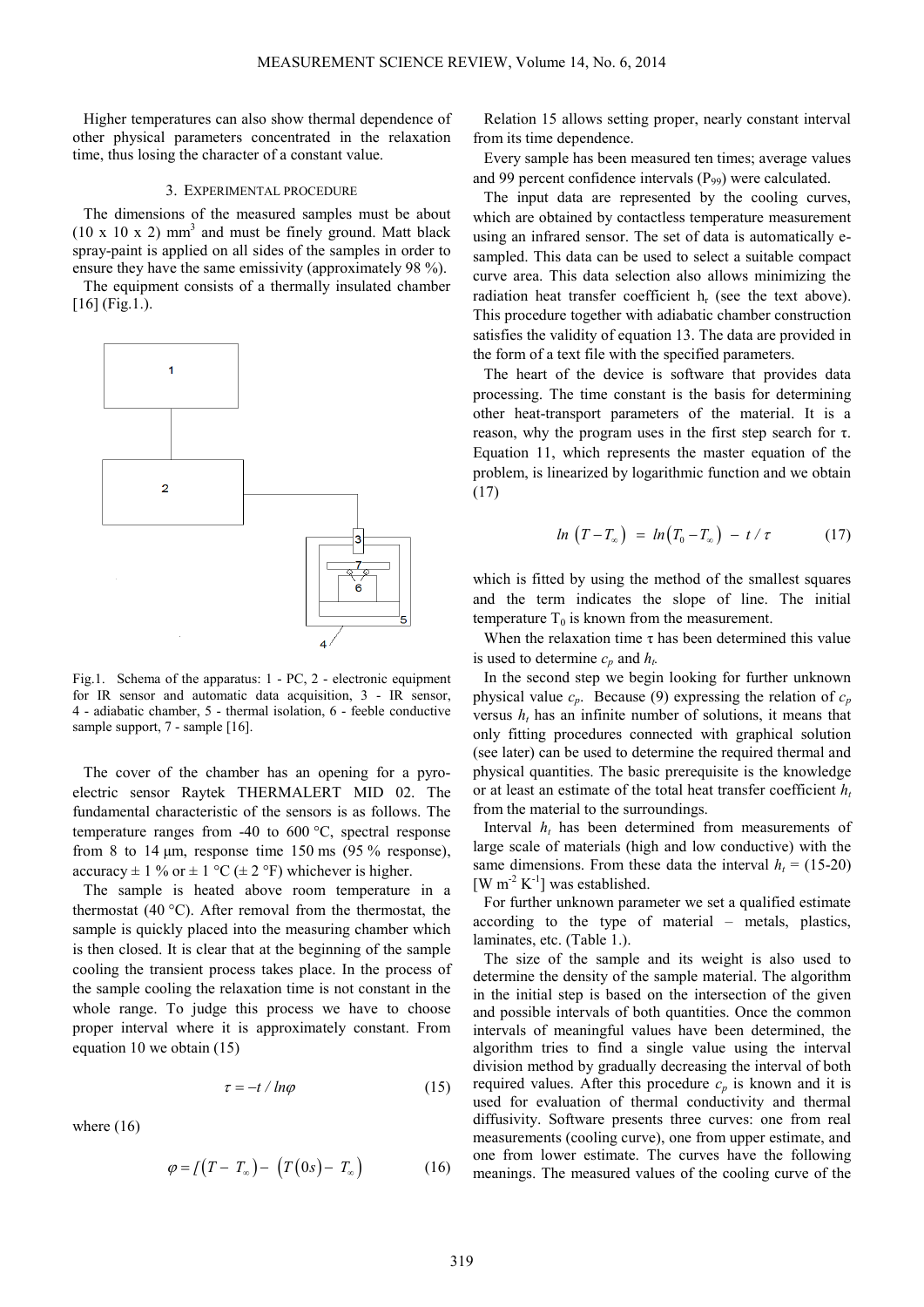sample we mark as  $y_i$  for the points = 1...*n*. The upper estimate parameters express the curve lying above the measured cooling curve, values in matching points we mark as  $y_i^{max}$ . Lower estimate parameters express the curve lying below the measured cooling curve, its values we mark as *min i* Squares of deviations for each measuring and estimating point are then  $(E_i^{max})^2 = (y_i - y_i^{max})^2$  for the higher estimation and  $(E_i^{min})^2 = (y_i - y_i^{min})^2$  for the lower estimation, respectively.

The sum of the squared deviations is than  $\sum_{i=1}^{n} (E_i^{max})^2$ 1  $\sum_{i=1}^{n} (E_i^{max})^2$  for the higher estimation and  $\sum_{i=1}^{n} (E_i^{min})^2$ 1  $\sum_{i=1}^{n} (E_i^{\text{min}})^2$  is for the lower estimation, where  $n$  is the number of points of the measured cooling curve.

Table 1. Qualified estimates (intervals) of  $k$ ,  $c_p$ , and  $\alpha$  for some distinguished types of materials.

| <b>Material</b>               | Heat<br>capacity<br>interval<br>$(J \cdot kg^{-1} \cdot K^{-1})$ | <b>Thermal</b><br>diffusivity<br>interval<br>$(m^2 \cdot s^{-1})$ | <b>Thermal</b><br>conductivity<br>interval<br>$(\mathbf{W}\cdot\mathbf{m}^{-1}\cdot\mathbf{K}^{-1})$ |
|-------------------------------|------------------------------------------------------------------|-------------------------------------------------------------------|------------------------------------------------------------------------------------------------------|
| <b>HDPE</b>                   | 1800-2700                                                        | $(1.76 - 3.07) \cdot 10^{-7}$                                     | $0.46 - 0.52$                                                                                        |
| Aluminum                      | 866.7-908.7                                                      | $(0.997 - 1.02) \cdot 10^{-4}$                                    | 238.7-244.6                                                                                          |
| Copper                        | 315-470                                                          | $(1-1.35) \cdot 10^{-4}$                                          | 380-420                                                                                              |
| Epoxide +<br>glass fibers     | 1000-1500                                                        | $(1-10) \cdot 10^{-7}$                                            | $0.1 - 2$                                                                                            |
| $E$ poxide +<br>carbon fibers | 500-2000                                                         | $(2-10) \cdot 10^{-7}$                                            | $0.1 - 3$                                                                                            |
| PC.                           | 1000-1200                                                        | $(1.2-1.5)$ 10 <sup>-7</sup>                                      | $0.19 - 0.22$                                                                                        |
| <b>ABS</b>                    | 1000-1200                                                        | $(1-1.25) \cdot 10^{-7}$                                          | 0.165-0.175                                                                                          |
| <b>PMMA</b>                   | 1300-1500                                                        | $(0.9-1.1)\cdot 10^{-7}$                                          | $0.18 - 0.20$                                                                                        |
| <b>Rubbers</b>                | 1200-1600                                                        | $(1-3)$ 10                                                        | $0.1 - 0.3$                                                                                          |

For easier and more precise orientation in the process of fitting, the sum of deviation quadrates of these trajectories with the original cooling curve of the material is calculated in the software. The smallest  $sum E^2$  indicates the best fit of both experimental and estimated curves.

Similar procedure is used for further unknown pair of thermal parameters  $\alpha$  and k, where the following equation is applied  $\alpha \rho c_p = k$ ,  $B c_p = k$ ,  $B = \alpha \rho$  and where for both quantities qualified estimates according to the type of material at the beginning of fitting will be used (Table 1.).

Fig.2. shows the window where you can enter the qualified estimates of  $h_t$ ,  $k$ ,  $c_p$ , and  $\alpha$ . Fig.3. shows a window enabling you to track the difference between the experimental curve and the curves calculated from the top and bottom estimates of  $h_t$ ,  $k$ ,  $c_p$ , and  $\alpha$ .



Fig.2. Print screen of the window where you can enter the qualified estimates of  $h_t$ ,  $c_p$ ,  $k$ , and  $\alpha$  (bad estimate is visible also on the big values of *sum*  $E^2$ ).



Fig.3. Print screen of a relatively good estimate shows a window enabling to track the difference between the experimental curve and the curves calculated from the top and bottom estimates of  $h_t$ ,  $k$ ,  $c_p$ , and  $\alpha$  (colors of curves are not distinguished in the picture).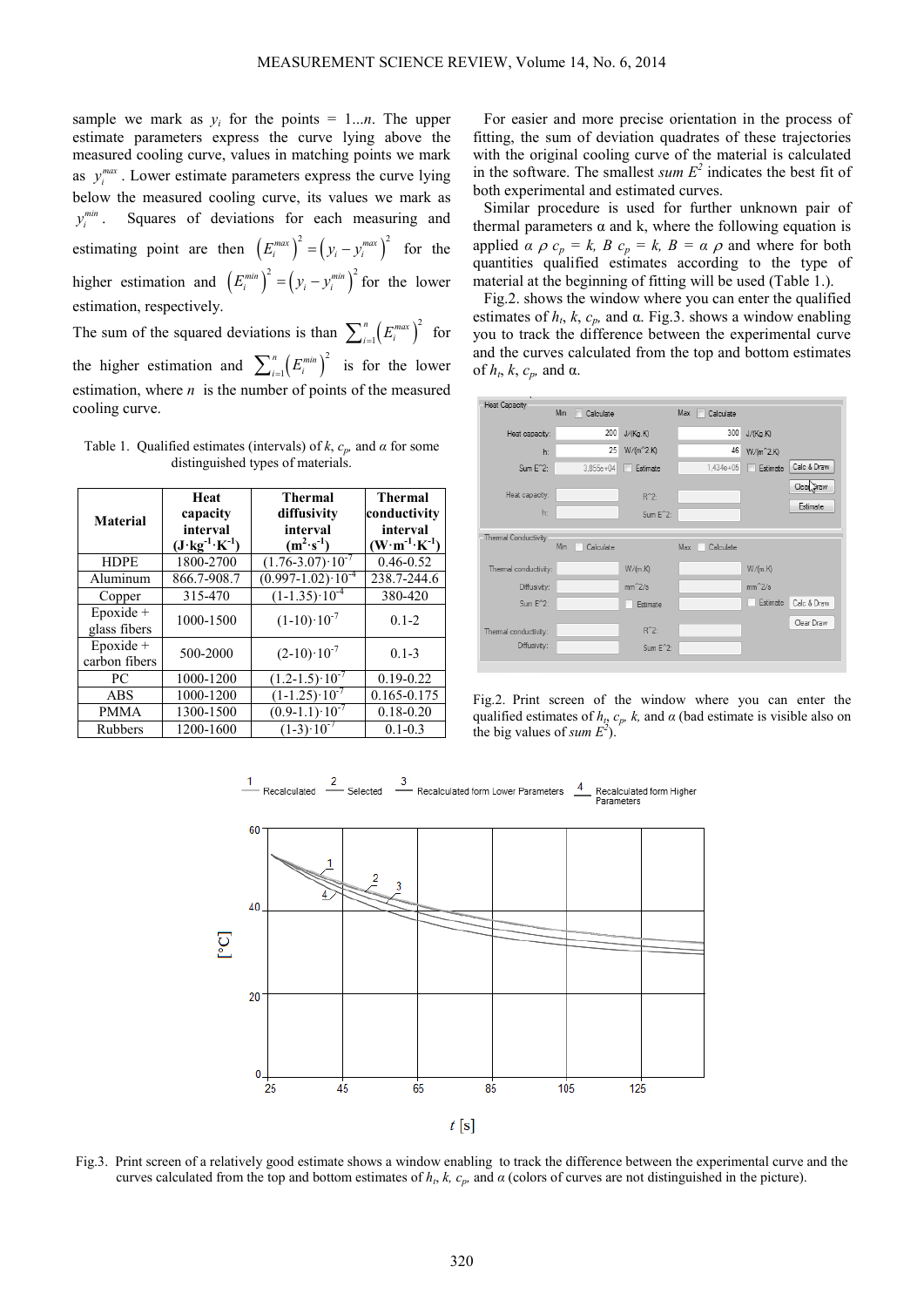In the case of materials with unknown thermal physical properties we have to start with intervals of diffusivity and thermal conductivity in the course from the lowest to higher values. The correct value we obtain by the lowest value of *sum*  $E^2$ 

Finally, if we have determined all  $k$ ,  $c_p$ , and  $\alpha$  it is necessary to verify validity of the condition given by (13), which is satisfying for model validity (Biot number has to be smaller than 0.1).

In the case of very bad estimate of an interval for arbitrary physical value  $k$ ,  $c_p$ , and  $\alpha$ , the curves obtained for the estimated interval are far from those from the measurement. Also *sum*  $E^2$  is too big as it can be seen in Fig.2. The correction of the estimated interval is necessary.

On the other hand a relatively good estimate offers measured and calculated curves in the vicinity (Fig.3.).

### 4. RESULTS AND DISCUSSION

First of all we have measured the same sample of copper by the presented *LCM* method and subsequently by *Netzsch* laser equipment *LFA 427*. Relative difference between both measurements of diffusivity was 8.4 percent which is a very decent result.

After this analysis, the experiment proceeds with the presentation of data obtained from selected materials with relatively high, or low value of *k, c<sub>p</sub>*, and  $\alpha$ . Firstly, we present the measurements of thermal parameters obtained for *Zn* and *Ti* (Tables 2. and 3.). In the next experiment we tested samples of PMMA (polymethyl metacrylate) with lower transport parameters  $α$  and  $k$  then in the previous case. Measured and table values together with statistical parameters are in Table 4.

As we can see from the presentation of results, also the conformity of the measured or tabular data is very good (relative deviations are on the level of percent), both for low-conductive material, as well as for materials with relatively higher thermal transport properties. The values of *P99* interval are calculated for measured values. The width of *P99* confidence interval is smaller than 10 percent in all samples under investigation. Biot number is smaller than 0.1 in all cases and so the used LCM is valid for a relatively wide spectrum of materials.

In [17] authors describe a seemingly similar method. Their experimental method may be summarized as follows. A thin slice of the material to be tested is held between a hot copper block and a cold copper base, which remains essentially isothermal during the measurement. After an initial transient the temperature difference between the block and the base decays exponentially, and the thermal conductivity of the sample of the material may be calculated from the exponent. Heat losses from the block to the surroundings and the influence of thermal contact resistance at the sample block interface and the sample-based interface are established by calibration. In comparison with work [17] our method offers complete set of thermal constants obtained from one cooling curve, not only *k*. Our apparatus is also able to measure materials with large scale of thermal parameters (see presented results), not only non-metals.

Table 2. Thermal parameters, tabular values and statistical parameters of zinc.

| <b>Material Zn</b>                              | <b>Measured</b>              | $\bm{P_{qq}}$                 | Table value[19] |
|-------------------------------------------------|------------------------------|-------------------------------|-----------------|
| $J \cdot kg^{-1} \cdot K^{-1}$                  | $410.2 \pm 5.88$             | $(391.08 - 429.32)$           | 385             |
| $\alpha$ [m <sup>2</sup> ·s <sup>-1</sup> ]     | $(4.731\pm0.05)\cdot10^{-5}$ | $(4.56 - 4.91) \cdot 10^{-5}$ | $4.36.10^{-5}$  |
| $k$ [W $\cdot$ m <sup>-1</sup> .K <sup>-1</sup> | $130.8 \pm 1.70$             | $(125, 26 - 136, 34)$         | 20              |
| Bi                                              | 0.04                         |                               |                 |

Table 3. Thermal parameters, tabular values and statistical parameters of titanium.

| <b>Material Ti</b>                                | Measured                       | $P_{qq}$                       | Table value[19] |
|---------------------------------------------------|--------------------------------|--------------------------------|-----------------|
| $J \cdot \text{kg}^{-1}$                          | $537 \pm 6.33$                 | $(516.42 - 557.58)$            | 520             |
| $\alpha$ [m <sup>2</sup> · s <sup>-1</sup> ]      | $(8.96 \pm 0.1) \cdot 10^{-6}$ | $(8.61-9.31)$ 10 <sup>-6</sup> | $8.52.10^{-6}$  |
| $k$ [W $\cdot$ m <sup>-1</sup> .K <sup>-1</sup> ] | $20.8 \pm 0.25$                | $(19.99 - 21.61)$              | 20              |
| Bi                                                | 0.03                           |                                |                 |

Table 4. Thermal parameters, tabular values and statistical parameters of PMMA.

| <b>Material PMMA</b>                              | <b>Measured</b>               | $P_{qq}$                    | <b>Table</b>    |
|---------------------------------------------------|-------------------------------|-----------------------------|-----------------|
|                                                   |                               |                             | value[19]       |
| $[J \text{ kg}^{-1} \text{ K}^{-1}]$              | $1514 \pm 19.04$              | $(1452.11 - 1575.89)$       | 1460            |
| $\chi$ [m <sup>2</sup> ·s <sup>-1</sup> ]         | $(1.09 \pm 0.01)$ . $10^{-7}$ | $(1.04 - 1.13)$ . $10^{-7}$ | $1.07, 10^{-7}$ |
| $k$ [W $\cdot$ m <sup>-1</sup> .K <sup>-1</sup> ] | $0.18 \pm 0.00$               | $(0.18 - 0.19)$             | 0.19            |
| Bi                                                | 0.04                          |                             |                 |